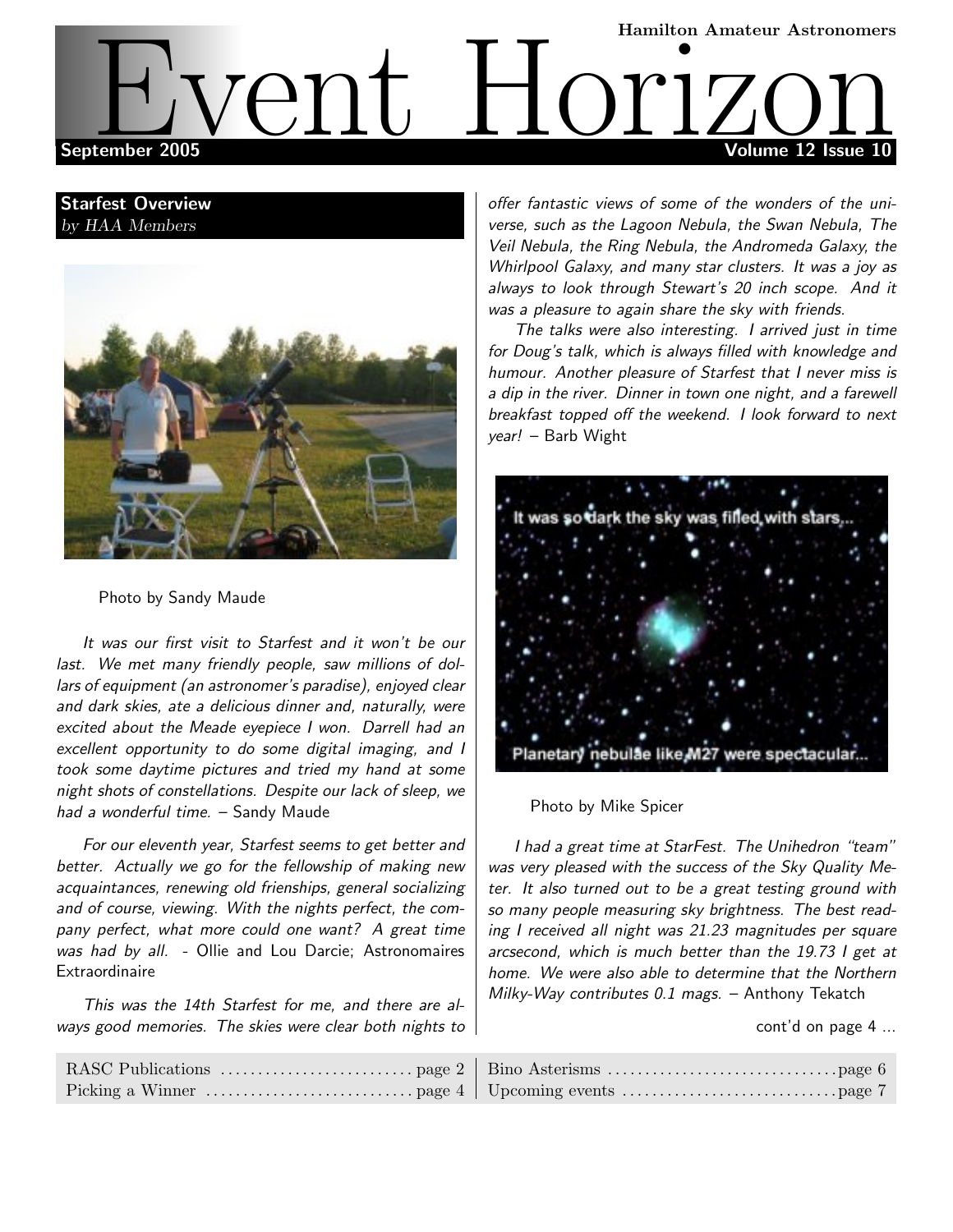Page 2

Domain Name and Web hosting for the Hamilton Amateur Astronomy club supplied by Axess Communications Corporate and Residential DSL and Web Hosting http://www.axess.com support@axess.com

# Email Reminder notice

We send email reminders before each meeting which describes the location, time and topic of the general meeting.

If you're not on the list, make sure that you receive your reminder by sending a note to: publicity@amateurastronomy.org

# Subscription Offer for Members

Members of the club are eligible for a discount on Sky & Telescope Magazine subscriptions. The regular annual rate is \$49.95 (U.S.). HAA members pay only \$39.95 (U.S.). Contact Ann Tekatch for information on how to sign up; tekatch@sympatico.ca 905-575-5433

# An Offer

Thinking of buying your first telescope but wondering what kind to get? Before you buy, consider this offer from Mike Spicer: a "loaner" 5 inch telescope with electronic alt-az controls. The scopes are lightweight, easy to set up and very easy to use. Mike is offering newer members of our club one of these telescopes to try out for a month or so. Interested? You can reach Mike by email at deBeneEsse2001@AOL.com or by phone at (905) 388-0602.

# RASC publications: 2006 RASC handbooks and calendars





Order your 2006 RASC handbooks and calendars. Handbooks are \$20, calendars are \$12 each.

E-Mail Margaret Walton <mwalton@cogeco.ca> to place your advance order. We will take orders at the meetings up to the December meeting.



Event Horizon is a publication of the Hamilton Amateur Astronomers (HAA).

The HAA is an amateur astronomy club dedicated to the promotion and enjoyment of astronomy for people of all ages and experience levels.

The cost of the subscription is included in the \$25 individual or \$30 family membership fee for the year. Event Horizon is published a minimum of 10 times a year.

#### HAA Council

| Hon. Chair  Jim Winger           |
|----------------------------------|
| Chair  Glenn Muller              |
| Second Chair  Doug Welch         |
| SecretaryMargaret Walton         |
| TreasurerCindy Bingham           |
| Observing Dir.  Greg Emery       |
| PublicityGail Muller             |
| Editor/WebAnthony Tekatch        |
| Membership Dir. Stewart Attlesey |
| Councillor  Bob Christmas        |
| CouncillorJohn Gauvreau          |
| Councillor  Ann Tekatch          |
| Councillor  Cathy Tekatch        |

PO Box 65578 Dundas, ON L9H 6Y6 (905) 575-5433

Submissions to the web site or newsletter are welcome. Submissions may be edited for size & content.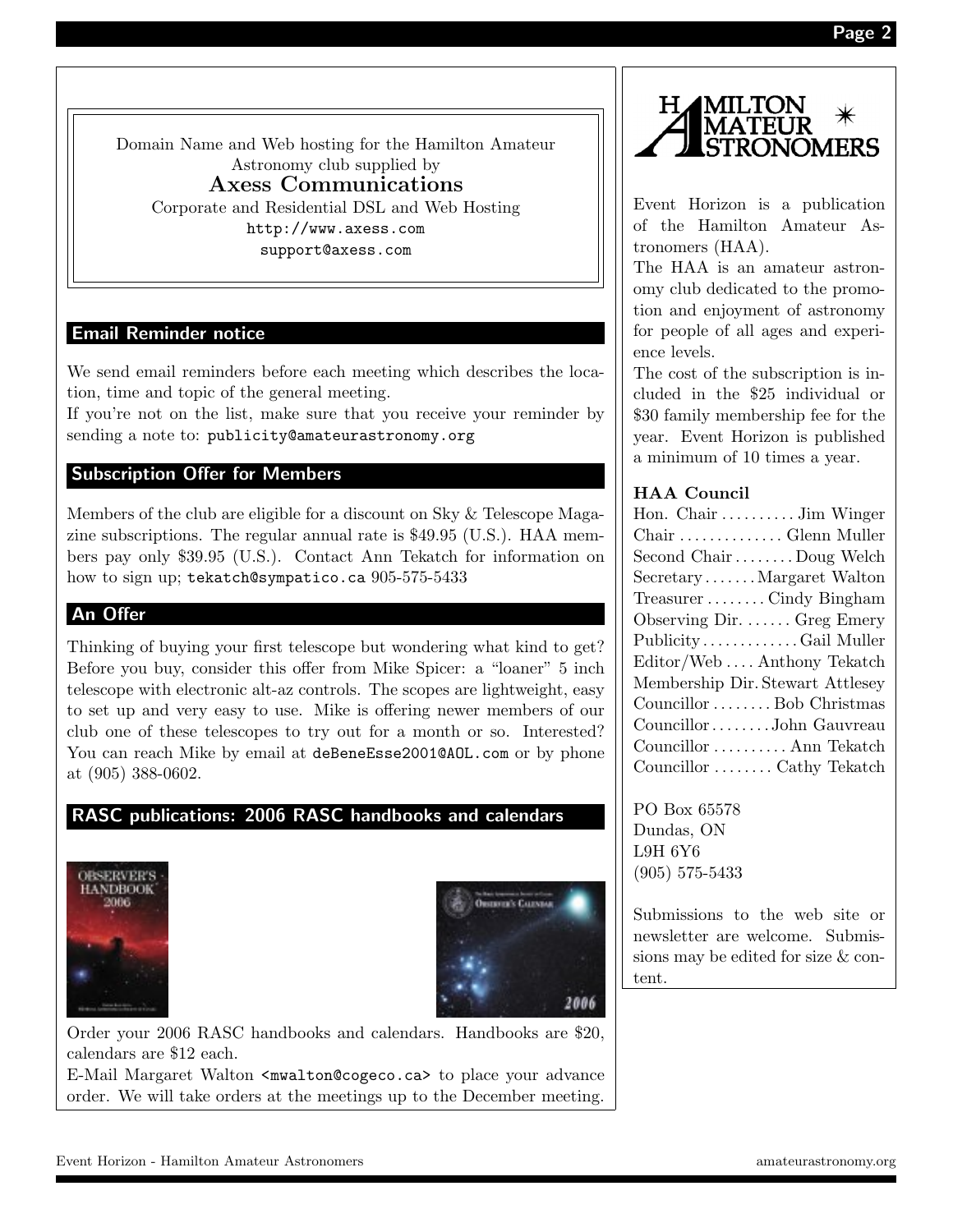#### **Chair's Report** by Glenn Muller

Even if I walk into a meeting of the HAA council with just a half page of topics to discuss, it's all but guaranteed that I'll walk out later with a full page of new ideas. Among the gems from the August  $20^{th}$  meeting was the suggestion of having a door prize at each monthly meeting of the HAA. Mike Spicer has offered some items and we'll be looking for other suitable donations to give away. There will be no set value and, though we will try to stay within the astronomical theme, pretty well anything goes.

It was also pointed out that some meetings run a little late. As Chair, I accept part of that responsibility since we don't always start on time. The simple solution is to get the meetings underway right at 7:30pm, so, that is what I shall endeavour to do. With that in mind, I encourage you to arrive with enough time to sign in, peruse the back table, take care of business, etc. before then.

Another good idea was to make some of our Binbrook observing sessions more of a social event. To this end we are going to open the gate for the September  $10^{th}$ session at 7pm and have "supper under the stars". This will be a BYO event so fill your cooler with whatever you want to eat and drink (no alcohol, please – BCA rules), bring your BBQ/grill if you like and join us in the pavilion by "viewing are B" as seen on our website map of the park. Naturally, bring your optics for later and, if the weather looks iffy, check the Activities page for any last minute changes.

Of course, we're also constantly looking ahead. The upcoming weeks will provide plenty of opportunity for viewing Mars and that just begs for a public event. It will be interesting to see if we can generate the same interest at Bayfront Park as the last Mars party did. Look to next month's Event Horizon for more details on that.

This has certainly been a good summer for star parties and, among these pages, you'll find an excellent overview of Starfest 2005. You'll also find several images taken by HAA members, among them a couple by Clyde Miller which were featured on the Universe Today website. The most interesting image, though, was that of NGC 520 forwarded to me by John Gauvreau. Taken this past July by the Gemini team's GMOS camera, you may remember NGC 520 as our entry in last Fall's Gemini Imaging Contest. The taking of this image is now perhaps coincidental; still, it's nice to know that we were on the right track and, since a full report is included with this issue, I'll let you get to it.

Clear Skies!

Glenn invites your comments on these topics or any aspect of the club. He can be reached via chair@amateurastronomy. org



### cont'd from page 1 Starfest Overview by HAA Members

The theme this year was "On the Shoulders of Giants"; that is, the Big Ideas in Astronomy. This theme got us some talks unusual for Starfest, because the speakers had to try to cover enormous topics, such as "Astronomy from the ancient world to the present", in just 45 minutes. Very hard to do!

On a cheerier note, Doug Welch's talk on the amateur contest for Gemini observing time, and on the process of getting observations done on a large telescope (as opposed to "small" 20-inch scopes!) went very well indeed. Looks like the contest will happen again, so start thinking about a proposal!

I may have worried our Sky Quality Meter sellers Doug and Anthony just a bit when I mentioned I'd measured 23 magnitudes per square arcsec. The darkest skies give brighter readings than that; I think about 22. Was the fabled SQM in error? When I checked my notes a few minutes later, I'd actually measured a sky brightness of 21.37. Turned out that the "23" I recalled was just a fun thing I'd done to see how dark the turf was! Whew. The other good news was that the SQM gave consistent readings that always seemed to make sense. In spite of the wide cone of sky the detector sees, I was able to see that the Milky Way was roughly 0.1 magnitude brighter than the rest of the sky.

Just to make it up to Doug I bought his 10x70 Fujinon binoculars, though my greatest achievement this year was probably learning how to shoot a potato cannon in Hanover. – Doug Black

One of the great things about Starfest is all the people. For a (somewhat) solitary hobby, to see  $800+$  people all gathered together enjoying the same thing makes you feel part of a growing movement. Also, you can check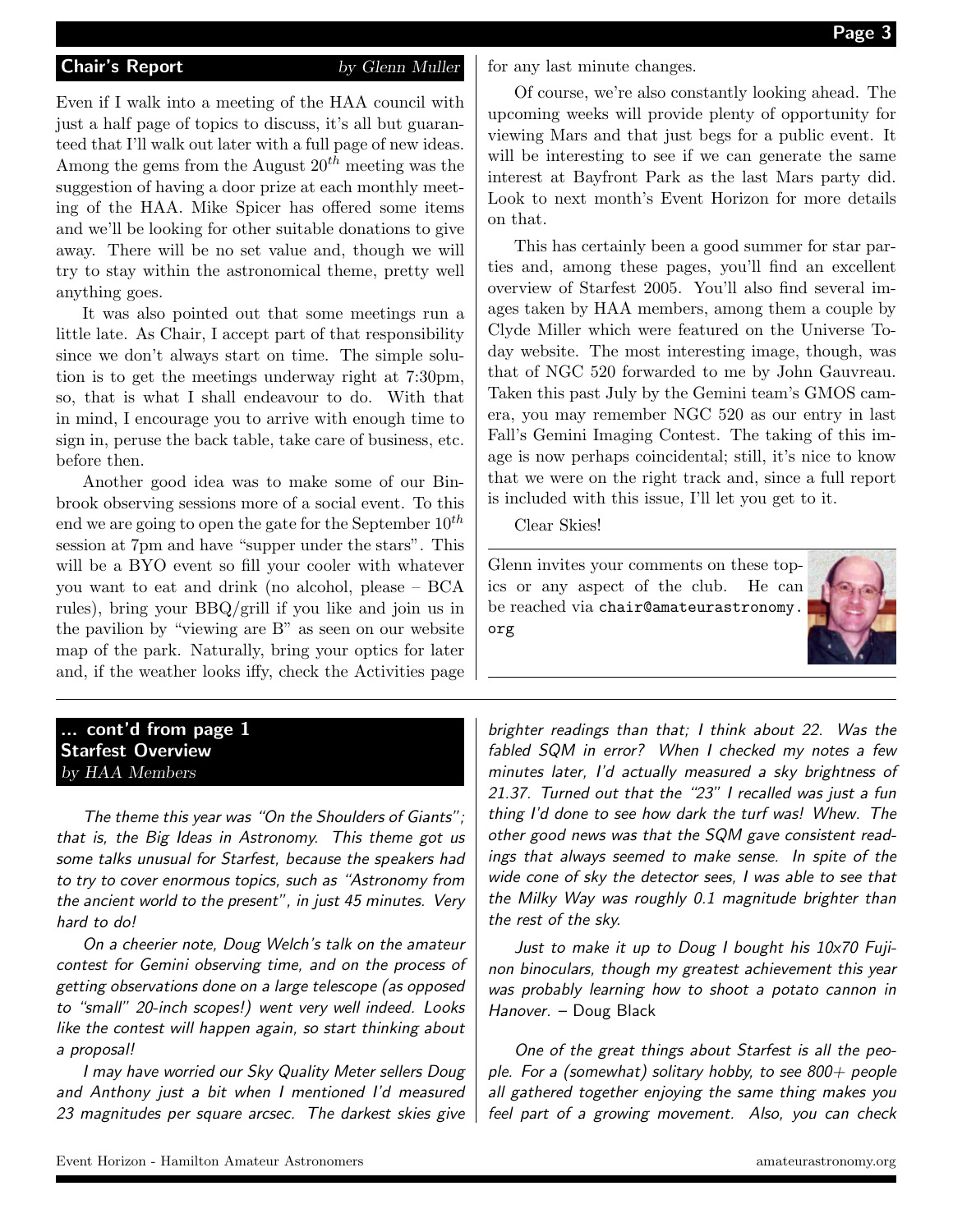Page

out so many different scopes within 200 ft. of your tent; and comparing those views and the money spent to what you see in your scope and the money you spent is fun (be careful though, it can lead to aperture fever). Finally, the camaraderie is what makes the experience one to remember and keeps you coming back year after year. – Gail Muller

I think the NYAA are doing a very good job running this agenda. I don't know how the HAA would fare after 24 years of this stuff. Catering to others is always a tough job, and a tough call, even at the best of times. I know they lost \$246.00 of goodies from the Red Light cafe on Saturday night and that is a blow not only to the wallet but also to the personal feelings of people in the club! However, I liked the program!! Doug and Ron were the best!! Skies were great!! - Mike Jefferson



Photo courtesy of Charles Miller - submitted by Glenn Muller

A dark sky site really can add inches of aperture to your urban based telescope, so, while socializing at Starfest is always high on my list I dedicate at least one night to hunting down new objects or trying for more detailed views of past sightings. Somewhat new for me this year were planetary nebula. The abundance of "pointer" stars made it easy to locate, and further train my eye to recognize, those small, blue, disk-like nebulae. Another treat was M101. At Binbrook it had been a most difficult sighting, but Mount Forest's skies allowed our 6" reflector to actually resolve mottling in the galaxy's spiral arms.

Observing and camping make a great combination but, no matter which day you arrive, the party always ends too soon. Fortunately, there's another one planned for next August (24th – 27th) and I hope to see you there! – Glenn Muller



Photo by Ann Tekatch

Friday and Saturday nights at Starfest 2005 were the two most spectacularly clear nights I can remember at Starfest. The weather was superb all weekend. Every year there are more and more children attending. I think this is due to the NYAA's introduction of the children's program "Kidfest" over the past few years. Alexandra was very pleased with this year's Kidfest and the big crowd of kids that attended.

The door prizes were outstanding and it was really nice to see an 11 year old girl (and her dad!) win the 8" Meade LX200 GPS. We're looking forward to Starfest's 25th. anniversary next year! – Ann Tekatch

A link to a gallery of pictures from this year's Starfest can be found on the front page of the HAA website. (www.amateurastronomy.org)

# Picking a Winner – The Imaging of NGC 520 by Glenn Muller

Last year, a number of people directly involved with The Gemini Observatory and The Canada-France-Hawaii Telescope (CFHT) offered imaging time to the winners of a contest open to amateur astronomy clubs across Canada. Two entries were allowed from each club; one to be a target for the Gemini Multi-Object Spectrograph (GMOS), and the other as a target for CFHT's MegaPrime camera.

The HAA Council solicited suggestions from the club membership and, after a difficult selection process, chose colliding galaxies NGC 520 as the club's GMOS entry and barred spiral galaxy NGC 2403 which contained a new supernova as our choice for MegaPrime.

As most of you now know, the top spots went to clubs from Alberta and Quebec and their entries duly imaged and publicized. However, there is a saying that "good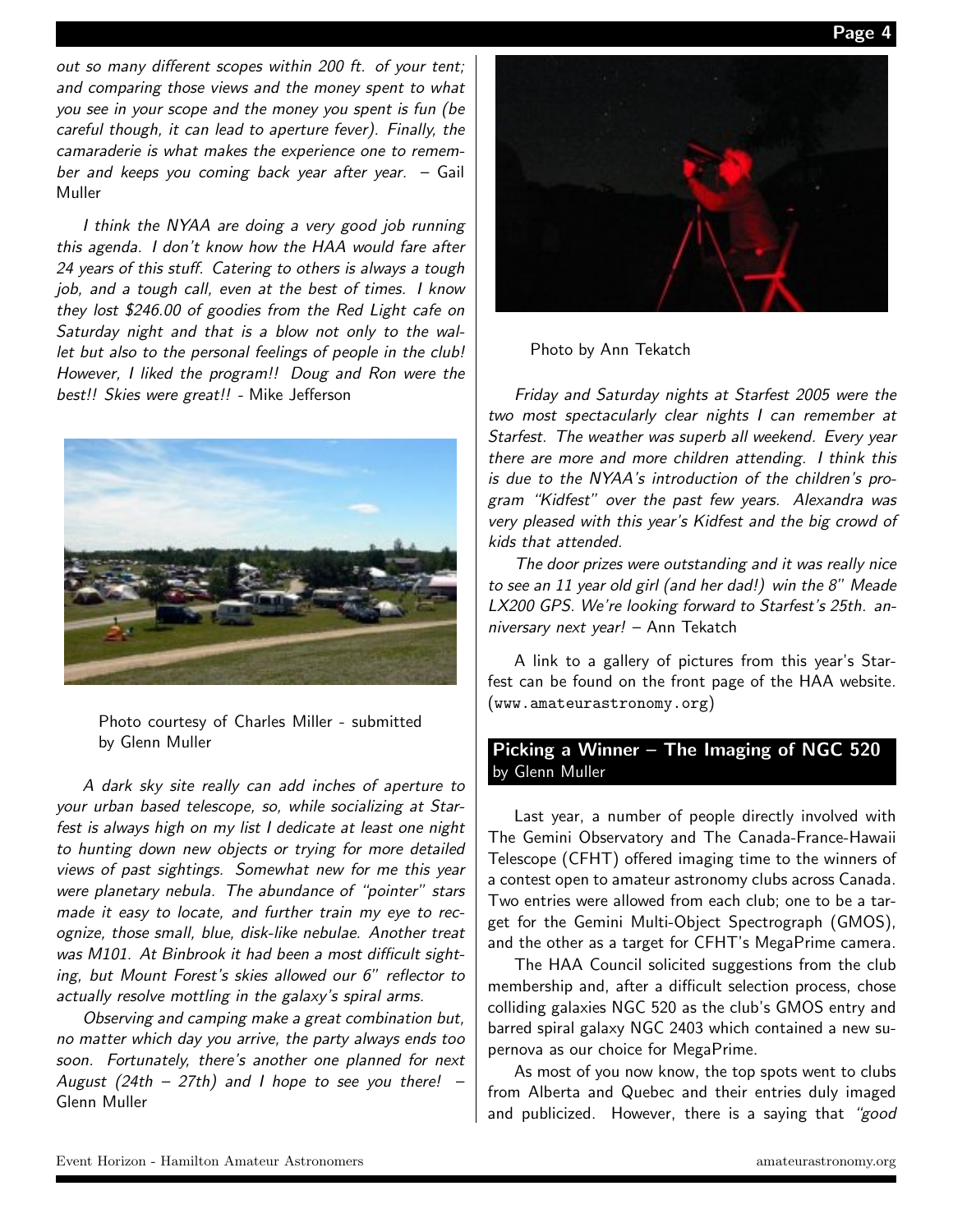things come to those who wait" and, at the end of August, I was alerted by an e-mail from John Gauvreau that a GMOS image of NGC 520 had just been released. It was particularly gratifying that John had noticed this first since NGC 520 had actually been his suggestion. Anyway, here is the image and much of the accompanying text from the Gemini website:

NGC 520



Friday, August 26, 2005 - The Gemini Observatory released a pair of images today that capture the dynamics of two very different interactions in space. One is a cold, dark dust cloud that resembles an ethereal-looking Chinese dragon  $[not shown - gm]$ . The other shows a distant duo of galaxies locked in a knot-like embrace that could portend the long-term future of our own Milky Way galaxy [NGC 520 – gm]. The two images were selected based on observations made during the first half of 2005 at each of the twin Gemini telescopes.

NGC 520 features two completely entwined galaxies that stretch across 150,000 light-years. According to Ian Robson, Director of the UK's Astronomy Technology Center, "If we could see these objects as an extreme time-lapse movie made over millions of years, the galaxy pair would dance in a graceful orbital embrace that is likely similar to the fate between our Milky Way and the great Andromeda Galaxy."

Gemini North on Mauna Kea captured the image of NGC 520, showing two interacting galaxies against a backdrop of dimmer much more distant galaxies. Gemini Astronomer Kathy Roth oversaw the observations and shared her reactions. "Watching images like these come off the telescope is always a thrill. It is very satisfying to have

everything working perfectly and to be able to take advantage of the great conditions on Mauna Kea," she said. "This particular image not only makes a pretty picture but I expect will be useful to astronomers who model interacting galaxies and how these interactions trigger star formation."

The specifics of the image were given as follows:

#### The Object:

NGC 520 has a unique shape that is the result of two galaxies colliding with each other. One galaxy's dust lane can be seen easily in the foreground and a distinct tail is visible at bottom center. These features are a result of the gravitational interactions that have robbed both of the galaxies of their original shapes. Some astronomers speculate that each member of the pair was originally similar to the Milky Way and Andromeda Galaxy. This collision could be providing us a glimpse at what might happen to our own galaxy in about five billion years as the Andromeda Galaxy collides with our Milky Way.

Estimated to lie some 100 million light-years away in the direction of the constellation Pisces, these galaxies have likely changed significantly in the time it has taken for their light to reach us. This view may be fairly early in the galactic dance that these galaxies have been performing. Hints of star formation (faint red glowing areas above and beneath the middle of the image) may have become more pronounced during the course of the collision.

Many background galaxies also appear in this image. They represent galaxy evolution at an even earlier epoch in the history of the universe.

#### The Image:

This image of NGC 520 was obtained on the night of July 13-14, 2005 at the Gemini North Telescope on Mauna Kea in Hawaii. The image was a combination of four images obtained with the following filters and total exposure times per filter:

|              | Filter Exposure |
|--------------|-----------------|
| g            | 480 seconds     |
| r'           | 480 seconds     |
| $i^{\prime}$ | 480 seconds     |
| H-alpha      | 1200 seconds    |

The stability of the atmosphere was very good for the duration of the data acquisition and allowed high image quality at the following levels: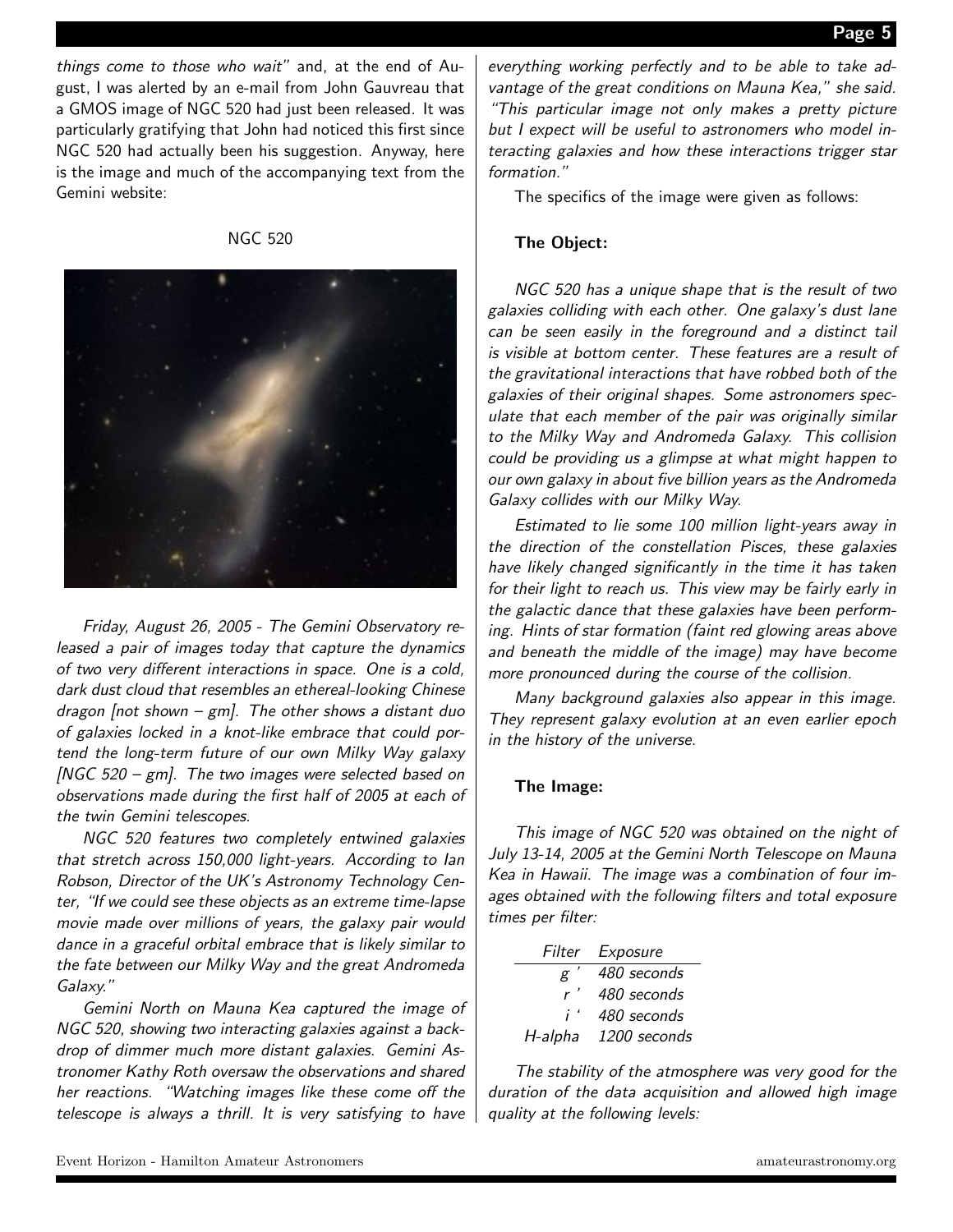|                    | Filter Image Quality (FWHM) |
|--------------------|-----------------------------|
|                    | $g'$ 0.60"                  |
|                    | $r'$ 0.58"                  |
|                    | $i'$ 0.54"                  |
| $H$ -alpha $0.57"$ |                             |

The images were combined in chromatic order by assigning the following colours to each filter:

| Filter  | Colour |
|---------|--------|
| g       | blue   |
| r       | green  |
| i'      | yellow |
| H-alpha | red    |

**Image Orientation:** North  $=$  up, East  $=$  left Field-of-view:  $5.6' \times 4.5'$ 

#### END OF SITE TEXT

I made a quick addition of the exposure times and got a total of 44 minutes, which is well within the hour allowed by the contest. Here is a reprint of our entry abstract so that you may compare the points made by the HAA to the comments of the professionals:

#### Target:

NGC 520 (ARP 157) Galaxy type Pec. R.A. 01h 24m 34.7s Dec. +34d 47' 49 Epoch 2000  $\theta$  4.6' x 1.9'

#### Equipment requested:

Gemini GMOS-N

#### Abstract:

Does NGC 520 foreshadow the fate of our own Milky Way? In three billion years when our galaxy collides with M31, the resultant chaos could be that of the merging pair in Pisces also known as ARP 157.

From our perspective, the greatest forces of nature are exhibited with all the visual tension of the French Apache (A-posh-eh) dance. It's a tumultuous union in which entire star regions are tossed away while others form amidst the shredded remnants of the dark dust lanes that lace this pair together.

Sized at  $4.6$ ' x  $1.9$ ', it is our hope that a Gemini Multi-Object Spectograph (GMOS) could resolve the conspicuous trailing tidal tail to the very edge of the frame and, through the use of various filters, take full advantage of the aesthetic potential of this target.

From a Scientific Perspective, it could also:

a) Improve the estimate of the relative distance to NGC 520, which has been pegged as any-

where from 11 million to 120 million light years away.

- b) Reveal new star formations.
- c) Reveal the ignition of new nebulae.
- d) Reveal new supernovae and/or Update data of known item types listed in (b), (c), and (d). Provide further data for galactic motion models

Finally, for Public Education, with the above factors not-withstanding, instructors know well that in order to teach someone – first you must get their attention. At the HAA, we are in agreement that a GMOS image of NGC 520 will do exactly that.

# END OF ABSTRACT

Out of interest, I sought comment from Dr. Doug Welch who has the unique perspective of being both HAA Councillor and a Gemini Contest Director. Although he had excused himself from the Club's selection committee, with his usual sense of humour he said, "it is clear that great minds think alike", then added, "the HAA choice was clearly a suitable and appropriate target."

Of course, just because a contest limits the number of winners, that does not preclude runners up from being desirable targets. It's entirely possible that the other entrants may also see their own suggestions realized in this fashion.

The imaging of NGC 520 may well have been just a happy coincidence for our part, but I'd like to give the last word to nineteenth century mathematician Jules H. Poincare, for he said: "A very small cause which escapes our notice determines a considerable effect that we cannot fail to see, and then we say that the effect is due to chance".

Now if you'll excuse me, I think I'll go check the MegaPrime site!

Binoculars and Dark Skies  $=$  Galaxies and Asterisms by Glenn Muller

This past July I took my 10x50 binoculars up to a cottage just south of Gravenhurst. Clear dark skies and a suprising lack of mosquitoes gave me the opportunity to do a little sketching. Those who lament the lack of a telescope need only the right conditions and a little patience to find many DSO's. This first sketch shows galaxies M81 & M82 within an interesting 5.3◦ star field.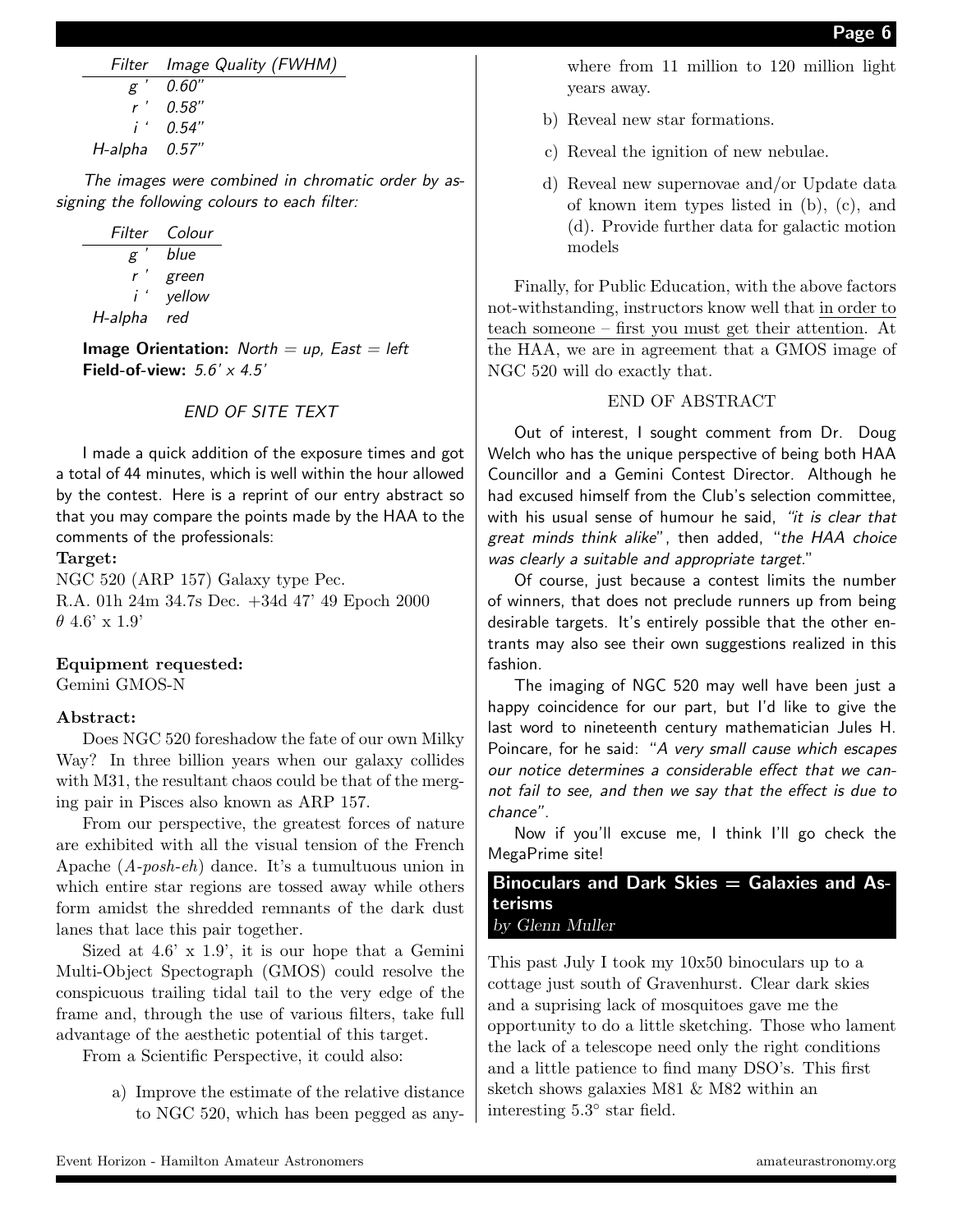

Although I didn't get around to sketching M32, the Andromeda Galaxy is another object that often looks best in the low power, wide field vista that binoculars provide.

Another neat find I literally stumbled across was an asterism formed by the combination of globular cluster M19 and a lateral string of bright star pairs.



While sketching I noticed that a bisecting line of stars became body and tail to the wings and head of what I'm calling "the dragonfly". Upon confirming the sighting with my Sky Atlas 2000.00 I realized that had I aligned the binos slightly lower I would have seen a

curved extension to the tail much like on the actual insects I'd seen during the day.

Although these sketches are flipped vertically, due to my use of a mirror mount, you should be able to find this unique configuration on any decent sky chart – or, better yet, get out your binoculars and see the dragonfly for yourself before M19 disappears for another year.

# Upcoming Events

Event: Supper under the stars - observing session Date: Saturday, Sept. 10th 7pm

Location: Binbrook Conservation Area, lets congregate in "viewing area B" as seen on this map (www.amateurastronomy.org/bcamap.html); and use the adjacent pavilion and picnic tables.

Details: Bring whatever you want to eat/drink (no alcohol, please), a portable BBQ/Grill if you are so inclined - and of course your optical equipment! We're heading into the best viewing season of the year

- I hope you can join us!

Event: HAA General Meeting

Date: Friday October 14, 2005 7:30pm

Topic: Imaging techniques with presentations by Mike Spicer, Clyde Miller and Darrell Maude.

Location: The Spectator Building

Details: www.amateurastronomy.org/

# **Observing Notes** by Mike Spicer and Glenn Muller

#### Observing Report - September 3/05 by Glenn Muller

Sixteen astronomers gathered on the "observing hill", Saturday night, to take advantage of Binbrook's dark skies. Most were members, some were guests, but all were invited to share the views through a variety of refractors, reflectors, SCT's with binoviewers, and binoculars. There was no lack of interesting targets and the combined knowledge of the group managed to introduce something new to almost everyone. Even a veggie tray with blue cheese dip was passed around, perhaps as a precursor to next week's picnic/observing session (more details later).

A light breeze kept the dew at bay, and the lack of a Moon made up for moisture in the atmosphere that kept the transparency from attaining an "excellent" rating. The Milky Way was clearly visible and the Double Cluster and Andromeda Galaxy were naked eye objects. Almost parallel in altitude, Jupiter and Venus made a nice pairing and, around midnight, Mars began to preview what is sure to be a nice showing in the next few months.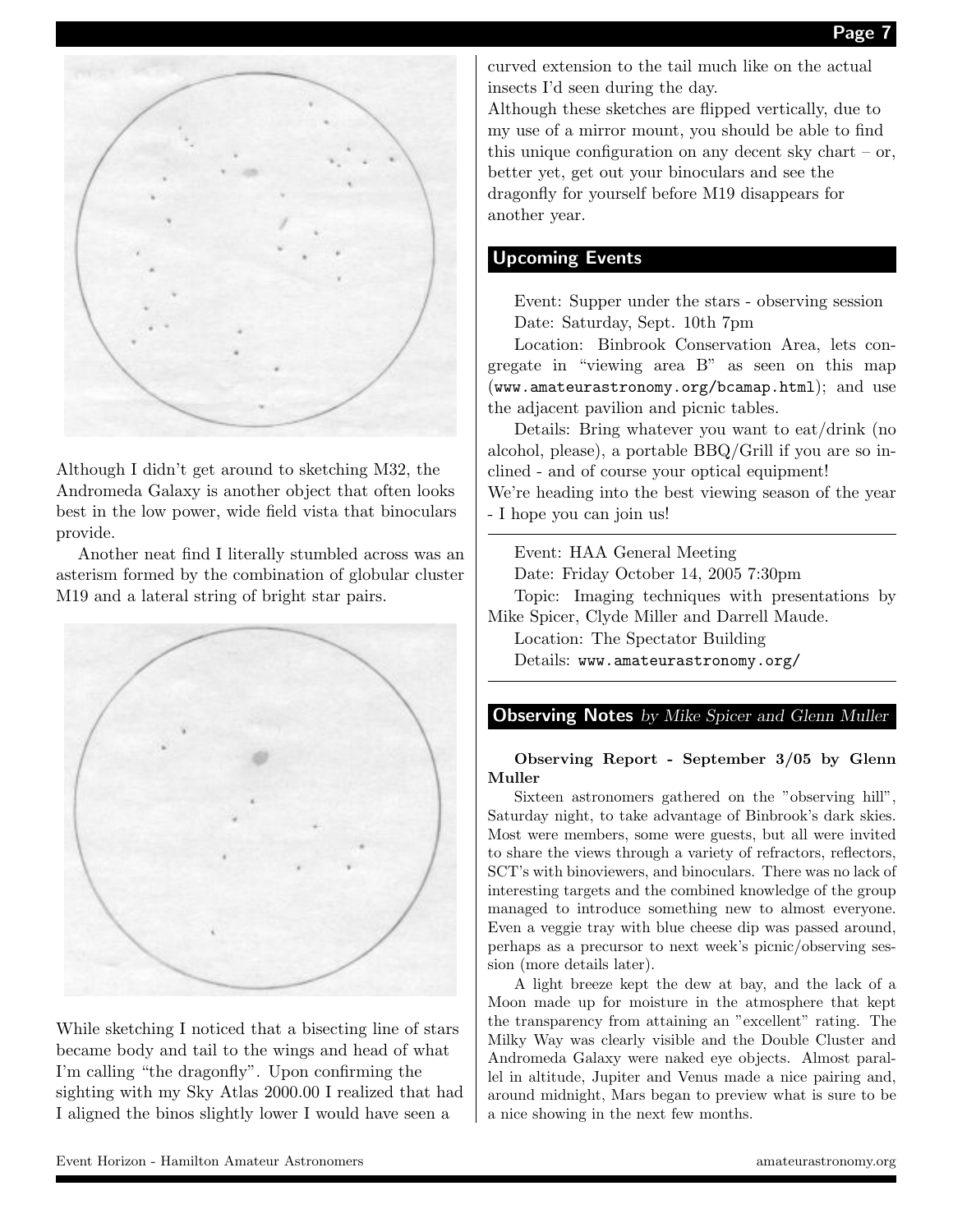Small blue planetaries, nebulae, and globular clusters were captured and compared but, for a number of people, the highlight of the evening was open cluster NGC 457. Sometimes known as the the ET cluster, some people saw the wellknown movie character with outstretched arms while others saw a fighter jet taking aim at another open cluster - NGC 436. Check out this object in Cassiopeia for yourself and let me know if you see the two brightest stars as alien eyes or as the afterburners on an F-14.

Clear Skies

#### Wednesday August 24 by Mike Spicer

Over half a dozen telescopes and binoculars trained on a beautiful night sky at Binbrook, Wednesday night 24 August. Before Mars and the Moon enlightened us, we had magnitude 5.5 skies, the Milky Way overhead, all of Scorpius and Sagittarius to peruse, and even a green aurora! Photos thanks to Mark Gemmell.

#### Thursday August 11 by Glenn Muller

Did anyone notice the 4 day old Moon came within 10' of Spica last night? The ample amount of earthshine on the "dark" side gave the orb a real 3-D effect when seen with the star in the same FOV of a low-power eyepiece, or binoculars.

The Perseid meteor shower has it's first (main) peak after midnight, tonight.

If you can't see the meteors, you can still listen to them online via this link: science.nasa.gov/audio/meteor/ meteorburst.m3u

The meteors sound somewhat like radar pings on a submarine. The hours around dawn will likely yield the best results.

#### STARFEST 2005 - A little sun, a lotta stars Sunday August 07 by Mike Spicer

The NYAA annual Starfest near Mount Forest, Ontario ended with two glorious evenings of clear dark skies filled with stars. Two dozen HAA members were among the  $800+$ amateur astronomers who attended. Photos and articles to follow.

### OBSERVING PROJECTS FOR 2005 Wednesday May 04 by Mike Spicer

Fabulous summer and fall weather brings out the observer in all of us. A list of objects to observe is something we can all use! Planetary Nebulae are fascinating to observe under excellent conditions; globulars are bright and large enough to see even under so-so conditions. Both types are relatively bright and suitable for imaging. For 2005 you can draw on my Observing Planetary Nebulae or Observing Globular Clusters. I distributed them at the May 2005 meeting but you can download a copy by clicking on the HAA "Tools" button.

Each 12 page booklet lists about 100 objects by RA and Declination, designation, size in " or ' of arc, description or concentration class, brightness, and the constellation where the object can be found. There are even some photos or drawings of representative examples. Members are encouraged to use the recording sheet included with the Globular Cluster list and to draw what they see. I'd like to hear about your observing experiences and we can post those here on the "Activities" page..

# **EyeCandy**



Aug 18, 2005: M5 taken on the 22nd June, 2005 from Brantford ON Canada by Clyde Miller. Recently appeared on www. universetoday.com



Photo by Darrell Maude submitted by Mike Spicer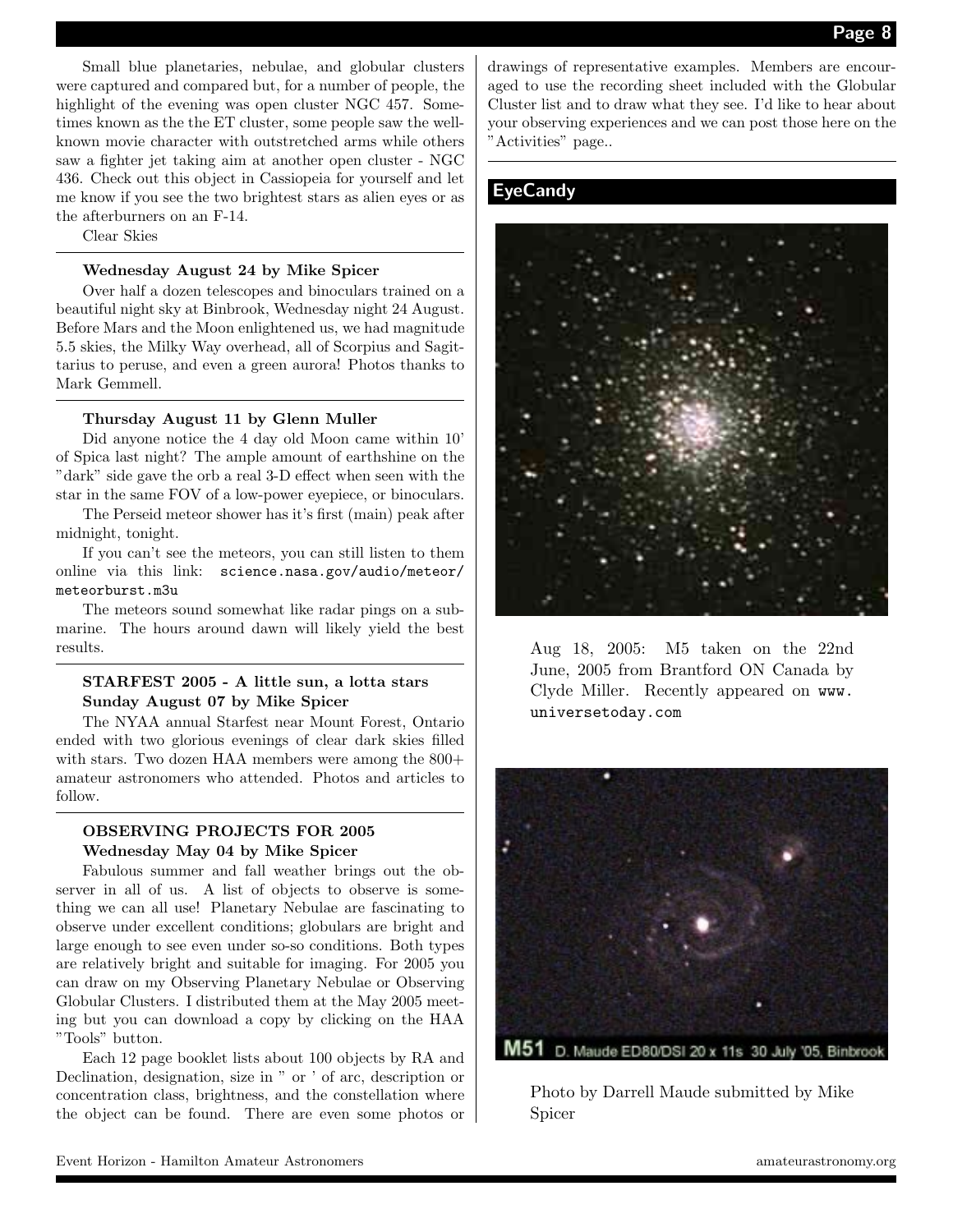Page 9



Aug 25, 2005: Orion M42 from Brantford ON Canada by Clyde Miller. Recently appeared on www.universetoday.com .



From the Binbrook observing session of 20050825, Photo by Mark Gemmell



Starfest 2005 at night by Ann Tekatch